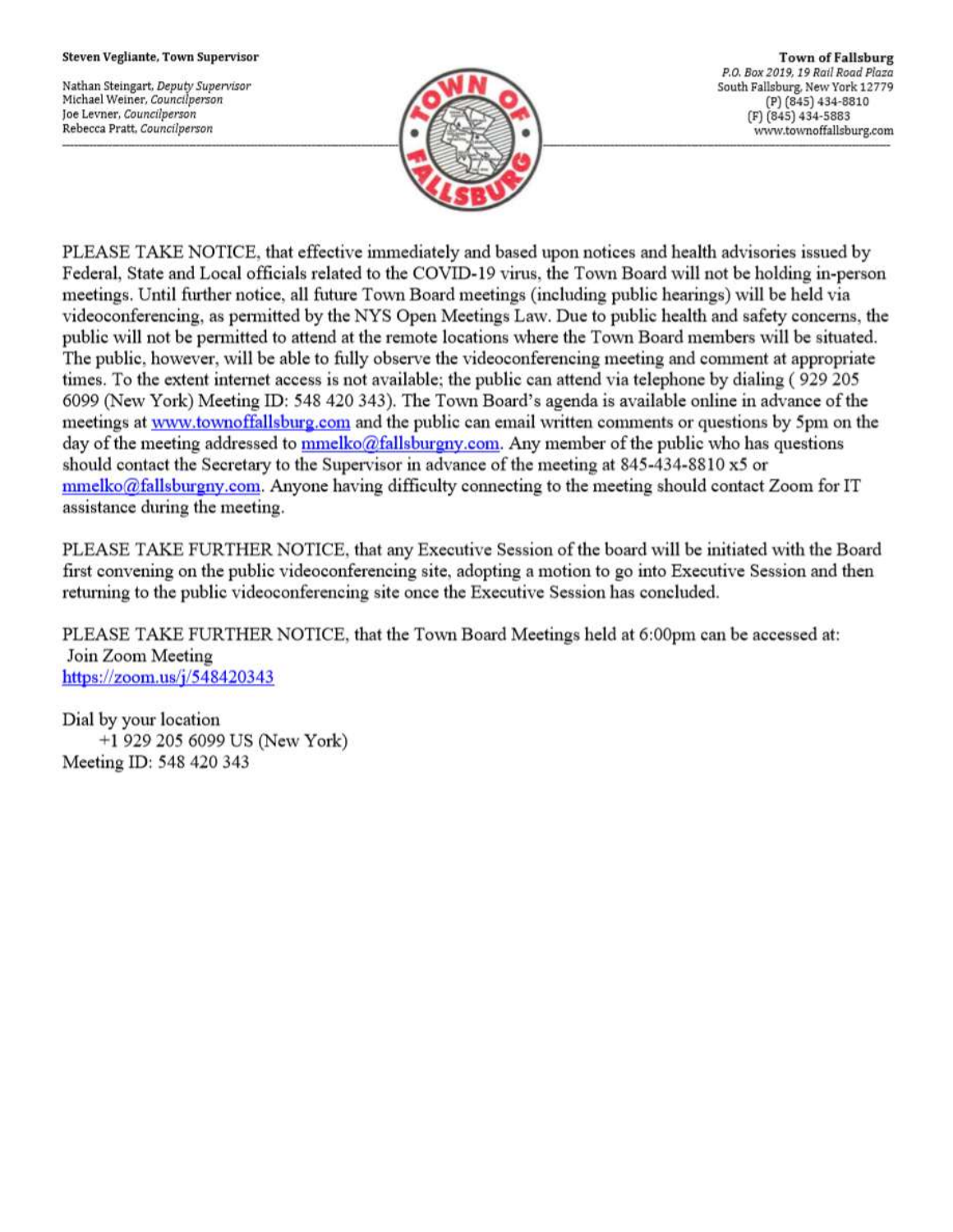### Steven Vegliante, Town Supervisor

Nathan Steingart, Deputy Supervisor Michael Weiner, Councilperson Joe Levner, Councilperson Rebecca Pratt, Councilperson



Town of Fallsburg P.O. Box 2019, 19 Rail Road Plaza South Fallsburg, New York 12779 (P) (845) 434-8810 (F) (845) 434-5883 www.townoffallsburg.com

**Monday, April 12, 2021**

**The Town of Fallsburg Town Board Will Conduct a Legislative Meeting via Video Conference Call 19 Railroad Plaza, South Fallsburg, NY 6:00 pm Video Conference Link to be posted to main page of website: Townoffallsburg.com Join Zoom Meeting https://zoom.us/j/548420343 Meeting ID: 548 420 343 One tap mobile +19292056099,,548420343# US (New York)**

**Salute to the Flag**:

**Supervisor's Report**:

# **Liaison's Reports**:

**Correspondence**:

## **Citizens' Comments**:

# **Operations**

- Motion to approve Legislative meeting minutes dated March 22, 2021.
- Motion to approve Special Legislative meeting minutes dated March 29, 2021.
- Motion to approve Special Legislative meeting minutes dated March 31, 2021.
- Motion to approve Work Session meeting minutes dated April 5, 2021.
- Motion to extended the request for proposals for broker services residential parcels located on Cara Court, in the Hamlet of Hurleyville: SBL: 8-1-34.3; 8-1-34.4; 8-1-34.6; 8-1-34.7; 8-1-34.9; 8-1-34.12; 8-1-34.13. Proposals must be received by the Town Supervisor's Office no later than 4:00PM on Monday, April 26, 2021.
- Motion to authorize Facilities agreement between Town of Fallsburg and Cornell Cooperative Extension Sullivan County authorizing summer 2021 Mobile Market farm stands.

## **Personnel:**

- Motion to approve the following for Seasonal Employment in the Parks Department
	- o Phillip Kalanick Laborer effective 3/29/2021
	- o Austin Lewis Laborer effective 4/5/2021
	- o Brandon Reinshagen Laborer effective 4/5/2021

## **Finance:**

Motion to approve Warrant #0421 dated April 7, 2021 in the amount of \$505,414.20.